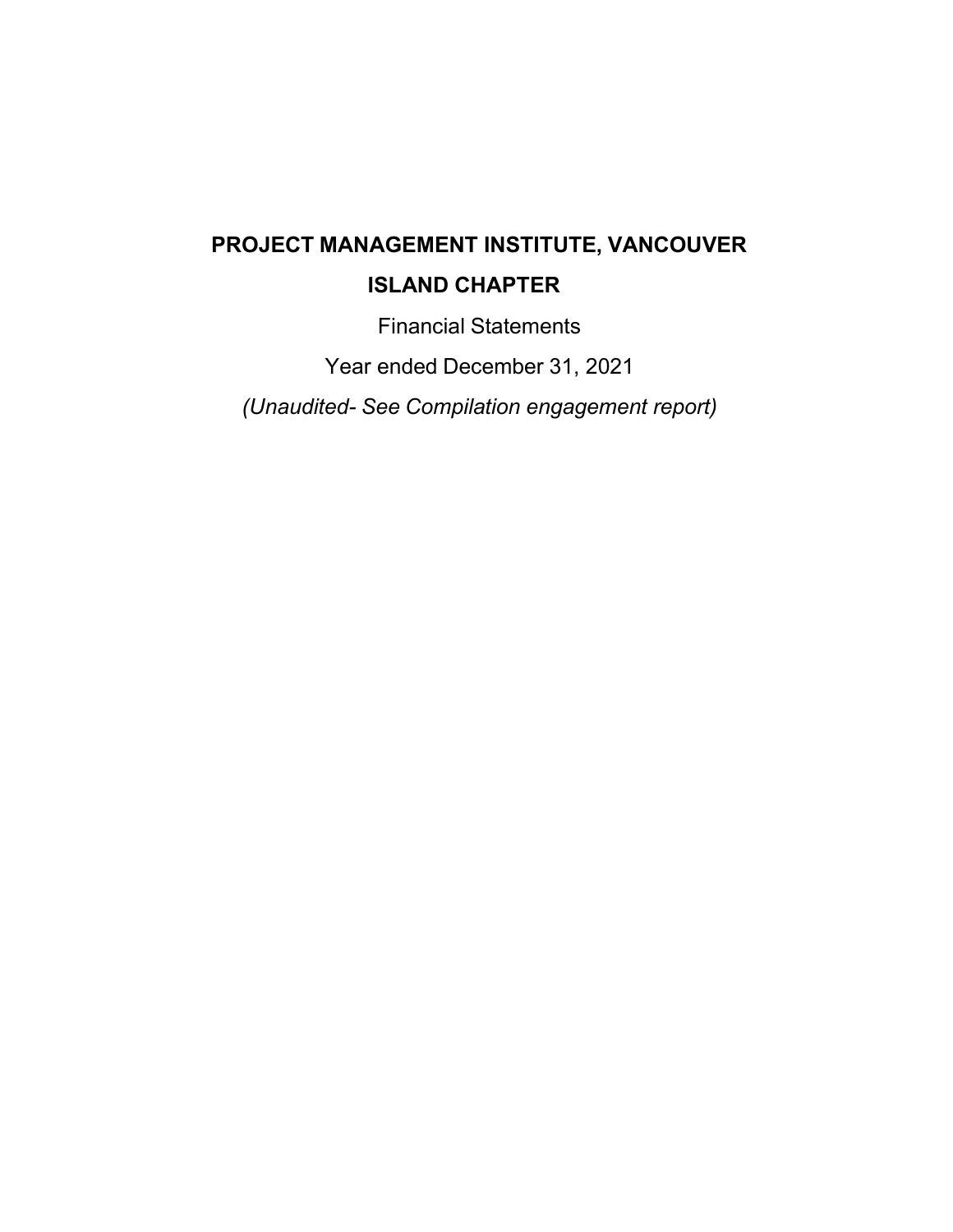## **PROJECT MANAGEMENT INSTITUTE, VANCOUVER**

### **ISLAND CHAPTER**

#### **Index to Financial Statements**

Year Ended December 31, 2021

*(Unaudited - See Compilation engagement report)*

|                                        | Page |
|----------------------------------------|------|
| <b>COMPILATION ENGAGEMENT REPORT</b>   | 3    |
| <b>FINANCIAL STATEMENTS</b>            |      |
| <b>Statement of Financial Position</b> | 4    |
| <b>Statement of Operations</b>         | 5    |
| <b>Notes to Financial Statements</b>   |      |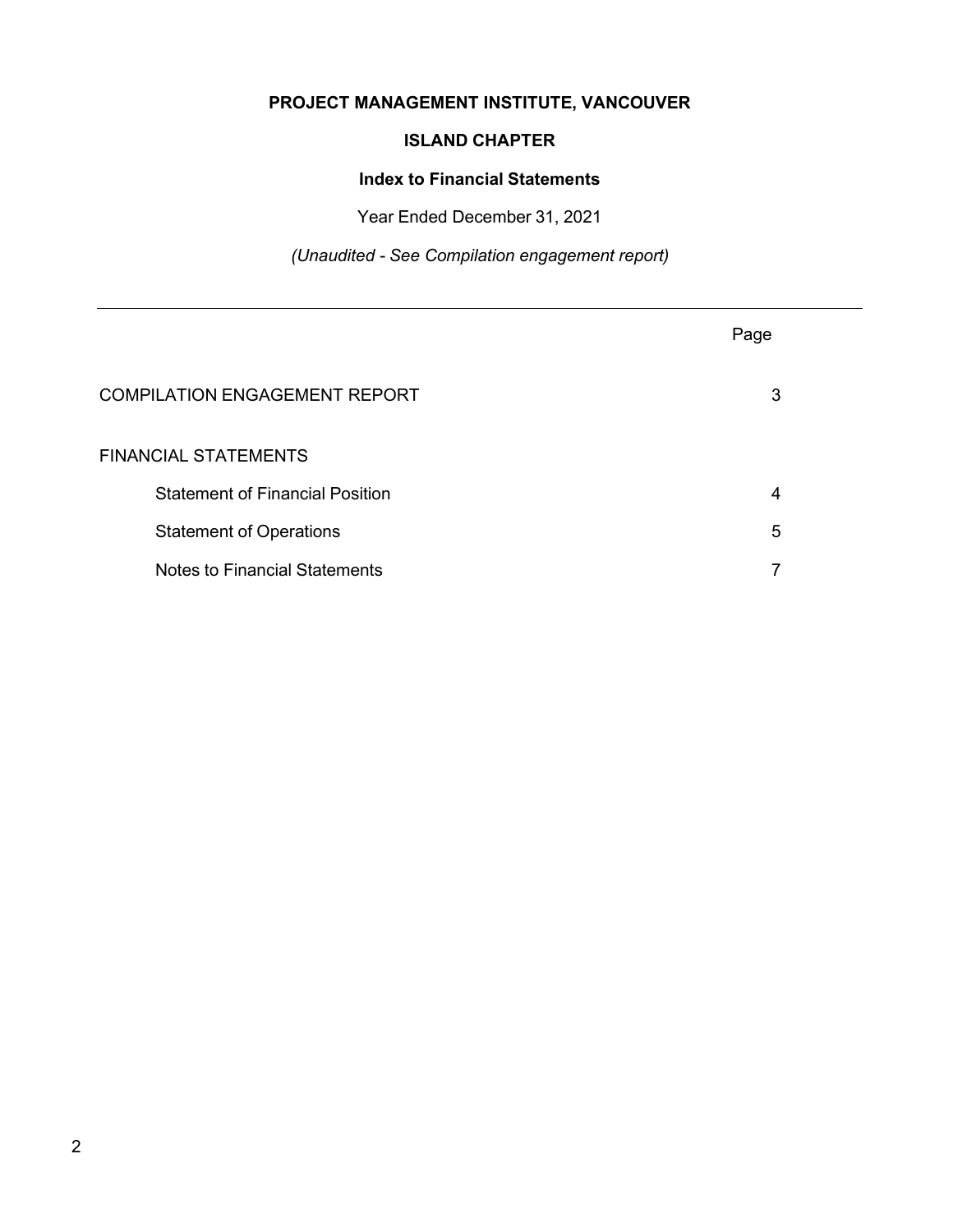**Agnes Nkundabagenzi** CPA, CMA

AN Controller4Hire Services Inc. tel 250.881.1350 | mobile 778.668.5250 email agnes@theofficevictoria.com www.theofficevictoria.com



## **COMPILATION ENGAGEMENT REPORT**

On the basis of information provided by management, we have compiled the statement of financial position of Project Management Institute, Vancouver Island Chapter as at December 31, 2021, the statement of operations for the year then ended, and Note1, which describes the basis of accounting applied in the preparation of the compiled financial information.

Management is responsible for the accompanying financial information, including the accuracy and completeness of the underlying information used to compile it and the selection of the basis of accounting.

We performed this engagement in accordance with Canadian Standard on Related Services (CSRS) 4200, *Compilation Engagements*, which requires us to comply with relevant ethical requirements. Our responsibility is to assist management in the preparation of the financial information.

We did not perform an audit engagement or a review engagement, nor were we required to perform procedures to verify the accuracy or completeness of the information provided by management. Accordingly, we do not express an audit opinion or a review conclusion, or provide any form of assurance on the financial information.

Readers are cautioned that the financial information may not be appropriate for their purposes.

Prior to compiling the financial statements of Project Management Institute, Vancouver Island Chapter, this accounting firm performed bookkeeping services, which included the preparation of journal entries and trial balance.

D/w Denomi

### Victoria, British&ROXPELD **AN CONTROLLER4HIRE SERVICES INC**

May 25, 2022 CHARTERED PROFESSIONAL ACCOUNTANT

Victoria Office: 247 stormont road, victoria bc V9B 1P7 | Vancouver Office: 717 west 3rd street, suite 222, north vancouver bc V7M OC7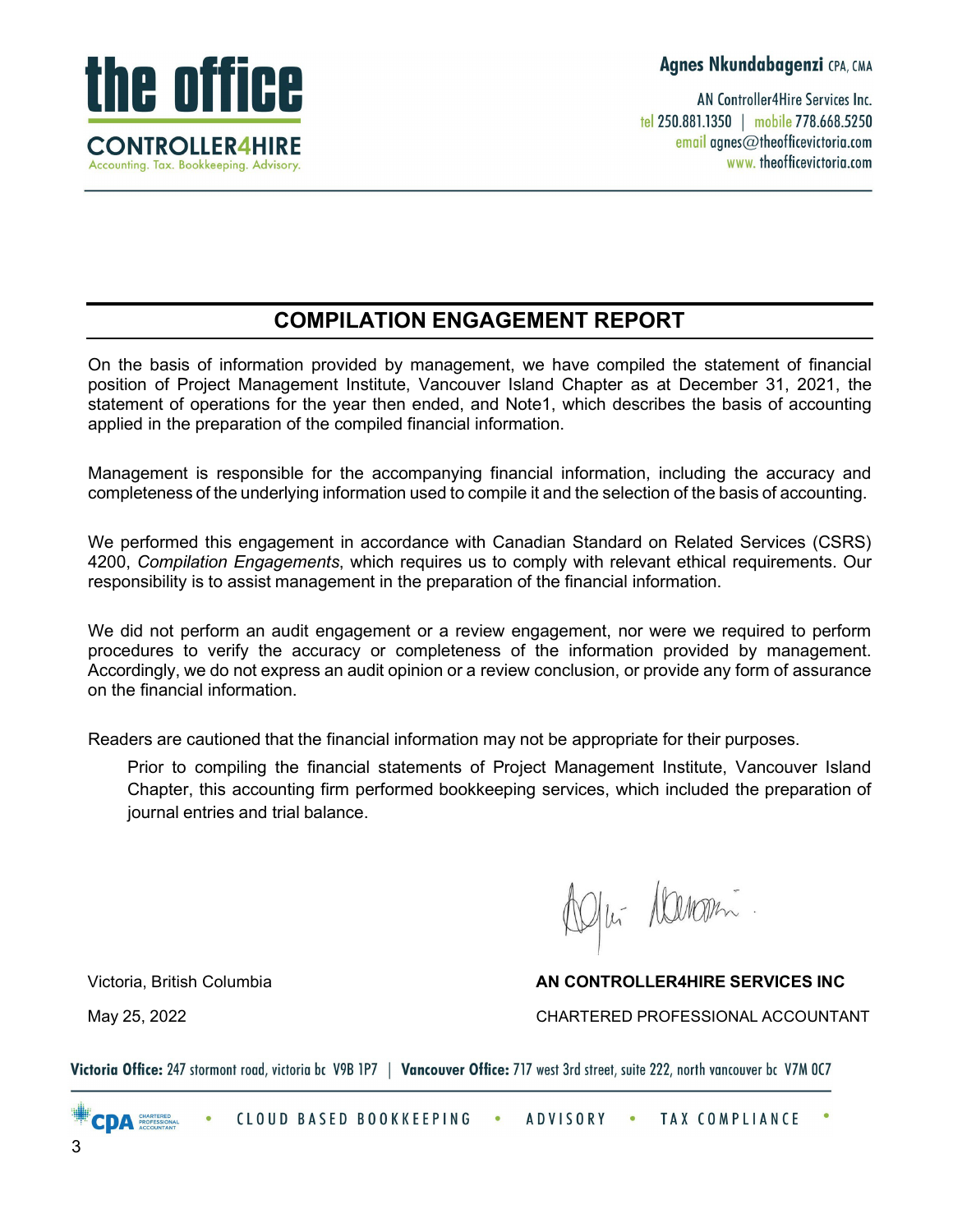## *Project Management Institute, VI Chapter*

## *Statement of Financial Position*

### *As of December 31, 2021*

| (See Compilation Engagement Report)            |               |              |
|------------------------------------------------|---------------|--------------|
| <b>ASSETS</b>                                  |               |              |
|                                                | 2021          | 2020         |
| <b>Current Assets</b>                          |               |              |
| Cash & Bank Accounts                           | \$<br>44,704  | \$<br>40,432 |
| PayPal Account                                 | 4,602         | 4,425        |
| <b>Term Investments</b>                        | 140,272       | 137,007      |
| <b>Taxes Receivable</b>                        | 381           |              |
|                                                | 189,958       | 181,864      |
| <b>Capital Assets</b>                          |               |              |
| Computer Equipment (Net of Depreciation)       | 318           | 454          |
| <b>Total Assets</b>                            | 190,276       | 182,318      |
| <b>LIABILITIES &amp; NET ASSETS</b>            |               |              |
| <b>Current Liabilities</b>                     |               |              |
| <b>Trade Accounts Payable</b>                  | 3,972         | 1,500        |
| Credit cards Payable                           | 195           | 2,372        |
| <b>Taxes Payable</b>                           |               | 126          |
|                                                | 4,167         | 3,998        |
| <b>Net Assets</b>                              |               |              |
| Unrestricted Balance from previous years       | 54,892        | 44,748       |
| Internally Restricted Funds for Scholarships   | 123,428       | 123,428      |
| Excess of Revenue over Expenses (Statement II) | 7,789         | 10,144       |
|                                                | 186,109       | 178,320      |
| <b>Total Liabilities &amp; Net Assets</b>      | \$<br>190,276 | 182,318<br>S |

#### Director/Treasurer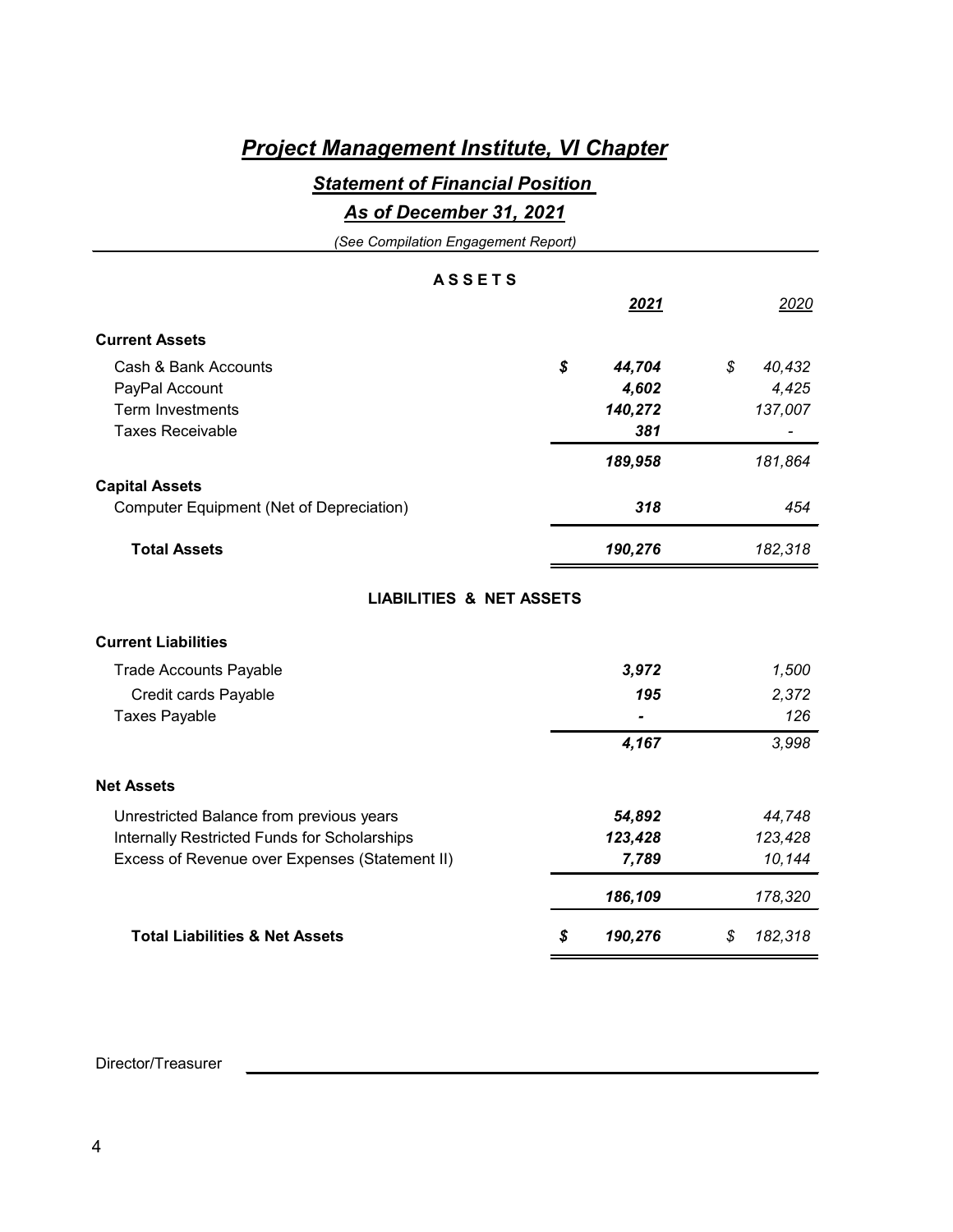## *Project Management Institute, VI Chapter*

## *Statement of Operations as of December 31, 2021*

*(See Compilation Engagement Report)*

| <b>Revenue &amp; Programs</b>                                                                                                                                                                                                                                                                       | <u>2021</u>                                                        |    | 2020                                                                              |
|-----------------------------------------------------------------------------------------------------------------------------------------------------------------------------------------------------------------------------------------------------------------------------------------------------|--------------------------------------------------------------------|----|-----------------------------------------------------------------------------------|
| Programs Lunch, Breakfast, Dinner<br>Pre-Certification Education - CEPS<br>Membership Dues & Fees<br><b>Other Functions</b><br><b>Interest Revenue</b>                                                                                                                                              | \$<br>185<br>23,991<br>3,266                                       | \$ | 5,800<br>25,325<br>23,198<br>1,795<br>5,146                                       |
| <b>Total Income</b>                                                                                                                                                                                                                                                                                 | 27,442                                                             |    | 61,265                                                                            |
| <b>Programs Expenditures</b>                                                                                                                                                                                                                                                                        |                                                                    |    |                                                                                   |
| Programs Lunch, Breakfast, Dinner<br>PD Events & Regional Meettings<br>Pre-Certification Education - CEPS                                                                                                                                                                                           | 5,389<br>3,297<br>1,264<br>9,950                                   |    | 17,755<br>11,864<br>5,957<br>35,576                                               |
| <b>General &amp; Administrative Expenses</b>                                                                                                                                                                                                                                                        |                                                                    |    |                                                                                   |
| <b>Accounting and Legal Fees</b><br>Amortization of Capital Expenditures<br><b>Automotive Expenses</b><br>Bank Charges & Other Fees<br><b>Board of Directors Expenses</b><br><b>Charity and Donations</b><br>License, Dues & Fees<br>Office Expenses<br>Professional fees<br><b>Rental Expenses</b> | 2,930<br>136<br>62<br>385<br>675<br>260<br>4,199<br>1,056<br>9,704 |    | 2,930<br>194<br>65<br>773<br>171<br>911<br>992<br>236<br>8,109<br>1,163<br>15,545 |
| <b>Total Expenditures</b>                                                                                                                                                                                                                                                                           | 19,653                                                             |    | 51,121                                                                            |
| Net Excess of Revenue over Expenses (Statement I)                                                                                                                                                                                                                                                   | \$<br>7,789                                                        | \$ | 10,144                                                                            |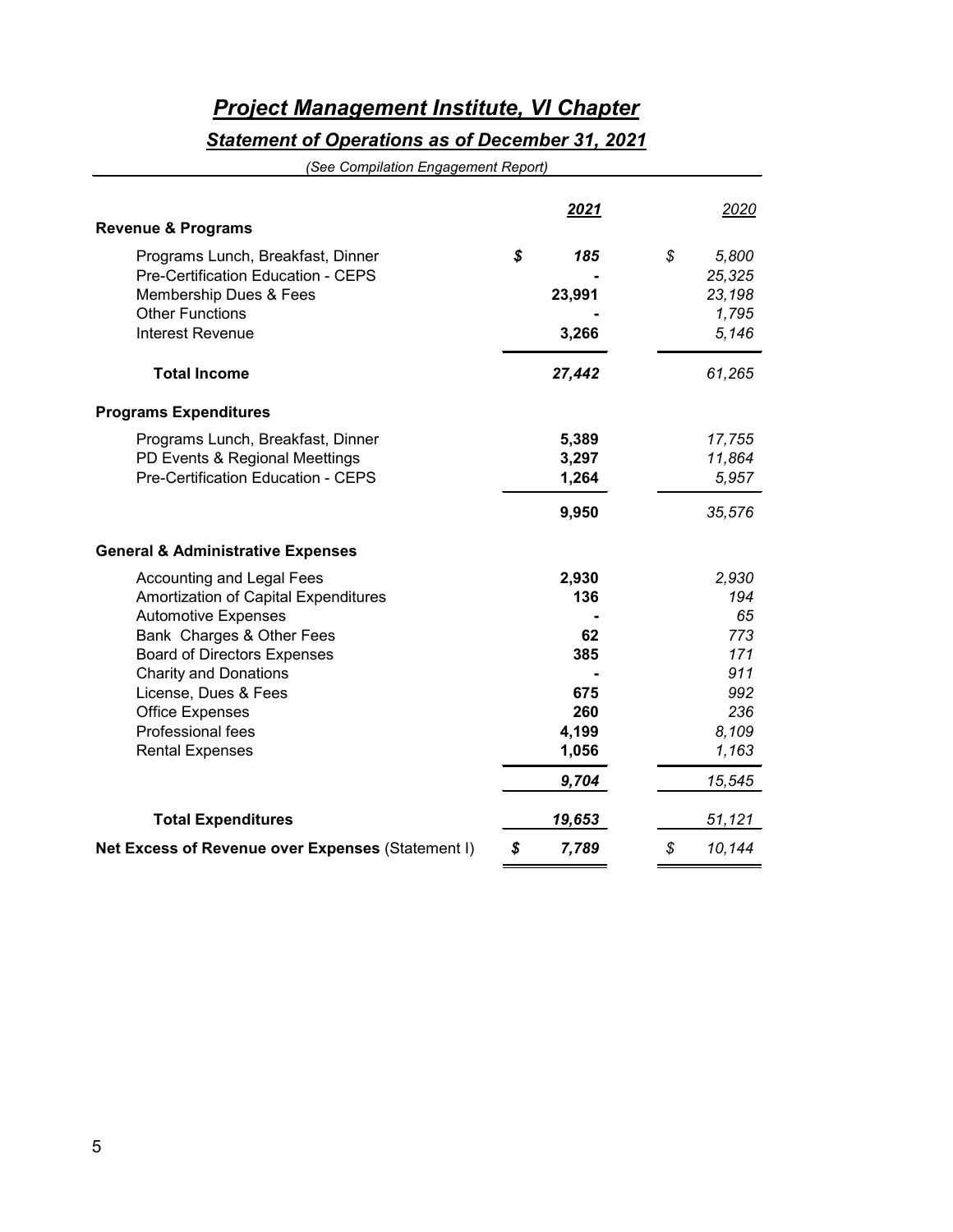## *Project Management Institute, VI Chapter Statement of change in net assets as of December 31, 2021*

(Unaudited)

|                                                        | 2021     | 2020     |
|--------------------------------------------------------|----------|----------|
| Net Retained Assets at the Beginning of the Year       | \$54,892 | \$44,748 |
| PI Net Excess of Revenue over Expenses (Statement III) | 7.789    | 10.144   |
| Net Retained Assets at the End of the Period           | \$62,681 | \$54,892 |